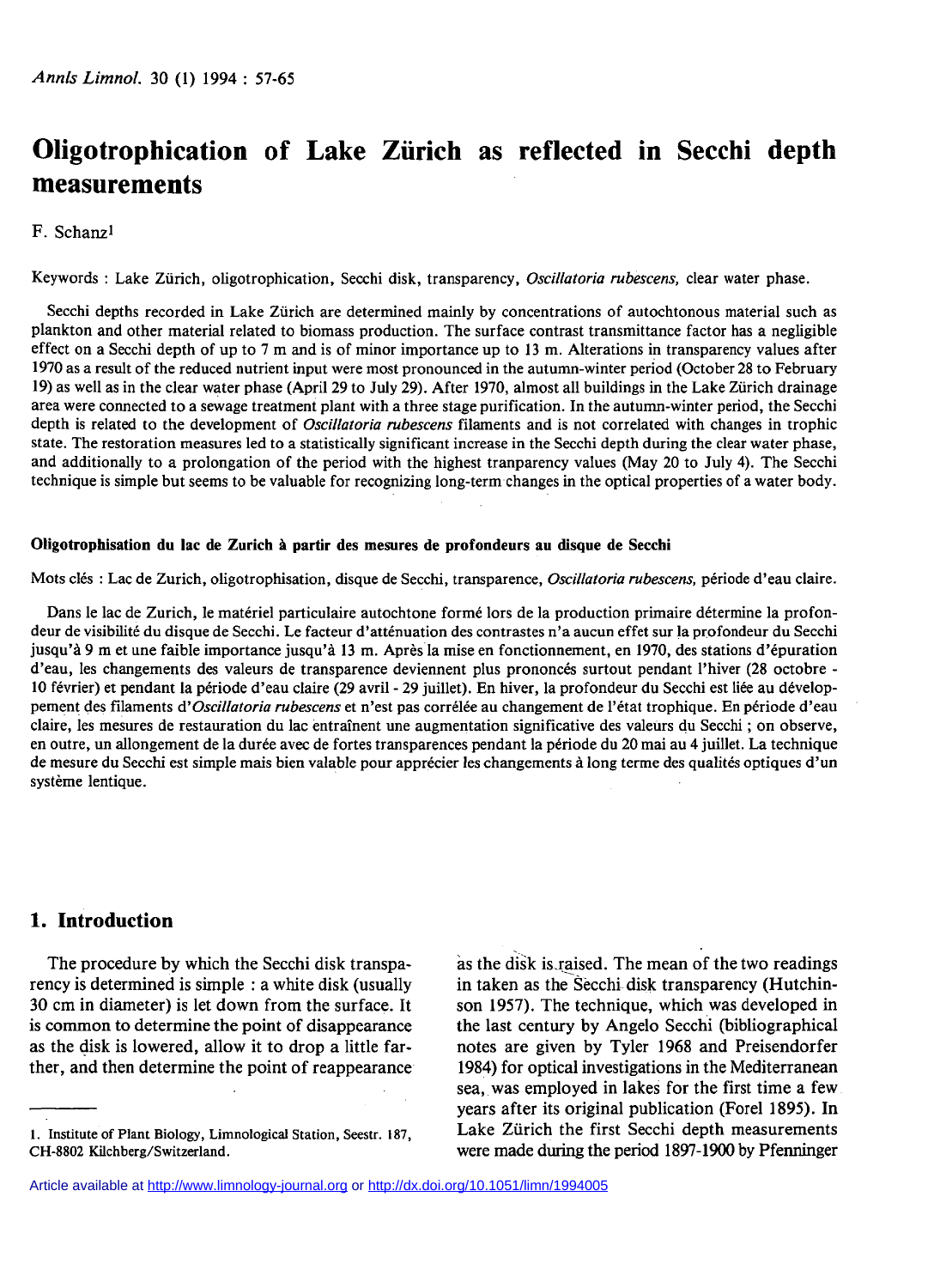(1902). Further investigations were carried out irregularly from 1914 to 1928 (Dietlicher 1974) and routinely almost every month from 1936 up to now (Thomas 1971, Schanz & Thomas 1980).

With respect to its optical properties the situation of Lake Zurich is unusual. Its main inlet is the outlet of the Ziirich-Obersee, or Upper Lake Zurich, where most of the allochtonous inorganic particles settle out. The Secchi depth measurements were carried out at the lower end of the lake more than 20 km from the main inlet, so it can be assumed that the optical properties there are determined by the concentrations of autochtonous material, mainly plankton and other material related to biomass production (e.g. CaCG**\*3** precipitation ; Weidemann et al. 1985). Some rare exceptions occur during heavy thunderstorms when the incoming suspended material increases the turbidity of the epilimnetic water layer for a few hours. The relationship between transparency and chlorophyll a has been shown to be very close (Schanz 1982). This serves as a direct proof of the great influence of plankton density on Secchi depth.

The history of the pollution of Lake Zürich is presented elsewhere in detail (Thomas 1965). There are several indications of a dramatic increase in phytoplankton biomass at the end of last century. Periods of rapid eutrophication occurred after the First and the Second World Wars. Between about 1955 and 1965 most of the communities around Lake Zürich constructed sewage treatment plants (three purification stages : mechanical, biological and phosphorus precipitation). This led to a considerable improvement of the trophic status of Lake **Zurich,** which was first announced by Thomas (1971) based on only 2-3 years of data. 15 years later a larger data base allowed more precise statements on the development of the trophic status of the lake to be made (Schanz & Thomas 1986). The phosphate concentration measured at the end of spring circulation dropped down from 80  $_{\mu}$ g PO<sub>4</sub>3--P/l in 1970 to 50  $_{\mu}$ g/l in 1985. In addition we observed a marked improvement in the oxygen conditions of the deep-water layer (100-137 m depth) : the mean minimum values in autumn, which were 1.3 mg/l (with standard deviation,  $s = 1.2$ ) in the period from 1936 to 1965, increased up to 4.2 mg/l (s = 1.0) in the period 1965 to 1986. We supposed that this must be an effect of a'reduction in biomass production in the euphotic zone as a consequence of reduced nutrient input.

Increases in Secchi depth are expected above all during periods of negligible internal nutrient recycling from the sediments or from the oxygen depletion zone in thermocline (this concerns mainly the stagnation period during May, June and July). Some preliminary investigations conducted in 1986 did not show any changes in Secchi depth during the recovery period (since 1965). A more detailed review of the data material, however, revealed considerable changes in Secchi depth that were apparently not recognized earlier. Therefore we planned more extended as well as more careful statistical investigations to compare the period of maximum eutrophication (from 1936 up to 1965) with the recovery period (after 1965).

# **2. Theoretical background**

The Secchi disk is a device used to visually measure the clarity of natural waters. Thus the visual sense of the human operator is an integral part of the measurement procedure. Secchi disk readings are subjectively determined apparent optical properties of the water under study.

The basic equation of Secchi disk science is the photopic contrast reduction formula (Preisendorfer 1986) which describes the attenuation of the contrast of a submerged object along a vertical path of sight in a homogeneous medium :

$$
C_z = C_0 \exp [-(\alpha + K)z] \qquad (1)
$$

where **C<sup>z</sup>** is the apparent contrast (non-dimensional) as seen by an observer situated z meters from the disk along the path of sight ;  $C_0$  is the inherent contrast of the Secchi disk against its background,  $\alpha$  and K are photopic quantities (in  $m^{-1}$ ), namely the photopic beam attenuation and the photopic diffuse attenuation coefficients of the medium, respectively. The quantity  $(\alpha + K)$  is a spectrally averaged and depth averaged apparent optical property of the medium.  $C_0$  is a non-dimensional constant, in general calculated as follows

$$
C_0 = (R-R_{oo}) (R_{oo})^{-1}
$$
 (2)

where **R** is the reflectance of the matt surface of the Secchi disk in water (mostly assumed to be Ó.85 for a white disk) and **Roo** is the reflectance of the water background at the depth of the Secchi disk disappearance (usually 0.02). Inserting these values for **R** and  $R_{\infty}$  in Eq. 2, we obtain  $C_0 = 41.5$ .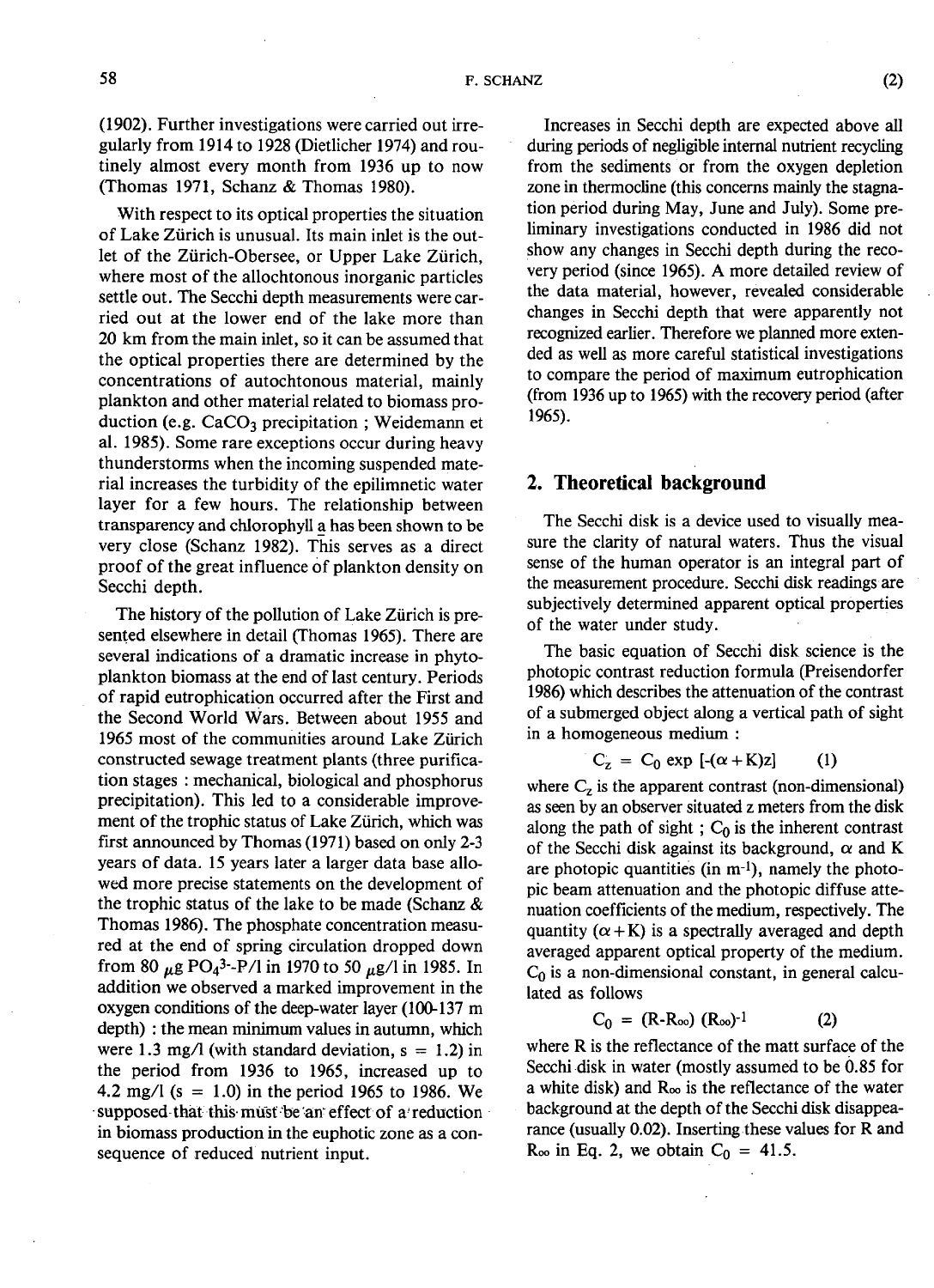The photopic contrast is reduced by air-water surface effects, e.g. by capillary waves and by the reflection of diffuse light from a flat calm surface. However, good Secchi disk practice will eliminate these effects so that the surface transmittance factor  $\tau = 1$ . Eq. 1 can be rewritten as

$$
z_{\text{SD}} = \text{In } [\tau C_0 C_T^{-1}] (\alpha + K)^{-1}) \tag{3}
$$

where  $z_{SD}$  is the depth of disappearance of the Secchi disk (in m) and  $C_T$  is the threshold (or liminal) contrast of the disk (Sauberer & Ruttner 1941, C<sub>T</sub>  $= 0.0075$ ; Højerslev, 1986, C<sub>T</sub> = 0.0070 ± 0.0003).  $C_0$ ,  $\alpha$ , and K are given by Eq.1. Using Eq.3 with  $C_0 = 41.5$ ,  $C_T = 0.007$  and  $\tau = 1$  we get :

$$
z_{\text{SD}} = 8.7 \ (\alpha + K)^{-1} \tag{4}
$$

The Secchi disk readings are obviously inversely correlated with the sum of the beam attenuation and diffuse attenuation coefficients. Thus Secchi depths yield quantitative estimates of the apparent optical property  $(\alpha + K)$  of the water body investigated.

## **3. Material and methods**

Determinations of Secchi depth were carried out in Lake Zurich as described by Hutchinson (1957) using a white disk 30 cm diameter. Measurements were carried out almost every week since 1979 about 300 m offshore from the Limnological Station at Kilchberg. Normally the Secchi depth was determined between 11 a.m. and 2 p.m. To allow us to set the contrast transmittance factor  $\tau = 1$  we used a bathyscope at the water surface. Data from earlier periods up to 1970 were available from the monthly monitoring program of the Zurich Cantonal Laboratory and from the publications of Pfenninger (1902) and Dietlicher (1974). These determinations were carried out at the deepest part of Lake Zürich (about 10 km from Kilchberg) without a bathyscope. As outlined by Preisendorfer (1986) it must be assumed that the surface contrast transmittance factor exerted a considerable influence on the Secchi depth value obtained. In order to compare the data measured before 1970 with those of more recent years we therefore needed some quantitative information about the influence of *r* on the Secchi disk readings. Consequently, we carried out a set of measurements with and without a bathyscope. The data from the period 1970 to 1979 originate from the City of Zürich Water Supply (unpublished); the effect of surface disturbances on these measurements has

already been eliminated. Statistical interpretations are based on Sachs (1984) ; calculations were performed using StatViewII (Feldman et al. 1987) on a Macintosh Ilex computer.

# **4. Results and discussion**

#### **4.1.** Seasonal variations in Secchi depth

Seasonal variations in Secchi depth during each year of the period 1979 to 1991 are similar. Fig. 1 illustrates the representative year 1990. Values are high ( $> 6$  m) in the winter period from January to March. At the beginning of this period the optical properties of the lake are determined by decreasing densities of *Oscillatoria rubescens* De Candolle filaments ; thereafter some development of *Stephanodiscus hantzschii* Grunow occurs which in 1990 gives a peak on February 19 (day 50). From about the middle of March to the end of April Secchi depths of 2 m to 4 m are observed. These low values are due to the phytoplankton spring bloom which is described in detail by Bleiker & Schanz (1989). The time range of the subsequent clear water period was fixed more or less arbitrarily from day 120 (April 29) to day 210 (July 29). However in all the years studied, the spring bloom was mostly finished before day 120 and the summer bloom started after day 210. The summer bloom is most pronounced at the end of August when declining air temperatures result in a negative heat income to the lake. The resulting circulation transports accumulated nutrients upwards from the metalimnion promoting phytoplankton growth considerably. In the middle of October (day 288, October 15), the autumn period begins with the complete loss of stratification and with decreasing light intensities. In most years there was an increase in Secchi depth during the autumn period (unfortunately not recognizable in Fig. 1).

The seasonal variations mentioned above are typical for most lakes with a morphology and nutrient regime similar to those of mesotrophic Lake Zürich (e.g. Lake Constance around 1980 : Tilzer 1988). Oligotrophic lakes are characterized by high transparency values, above all in the winter months from January to March, and a pronounced clear water phase (high Secchi disk readings during a period of several weeks). This was indeed the case in the formerly oligotrophic Lakes Constance (Elster 1960, 1961) and Geneva (Forel 1901). In eutrophic lakes, Secchi values are small during the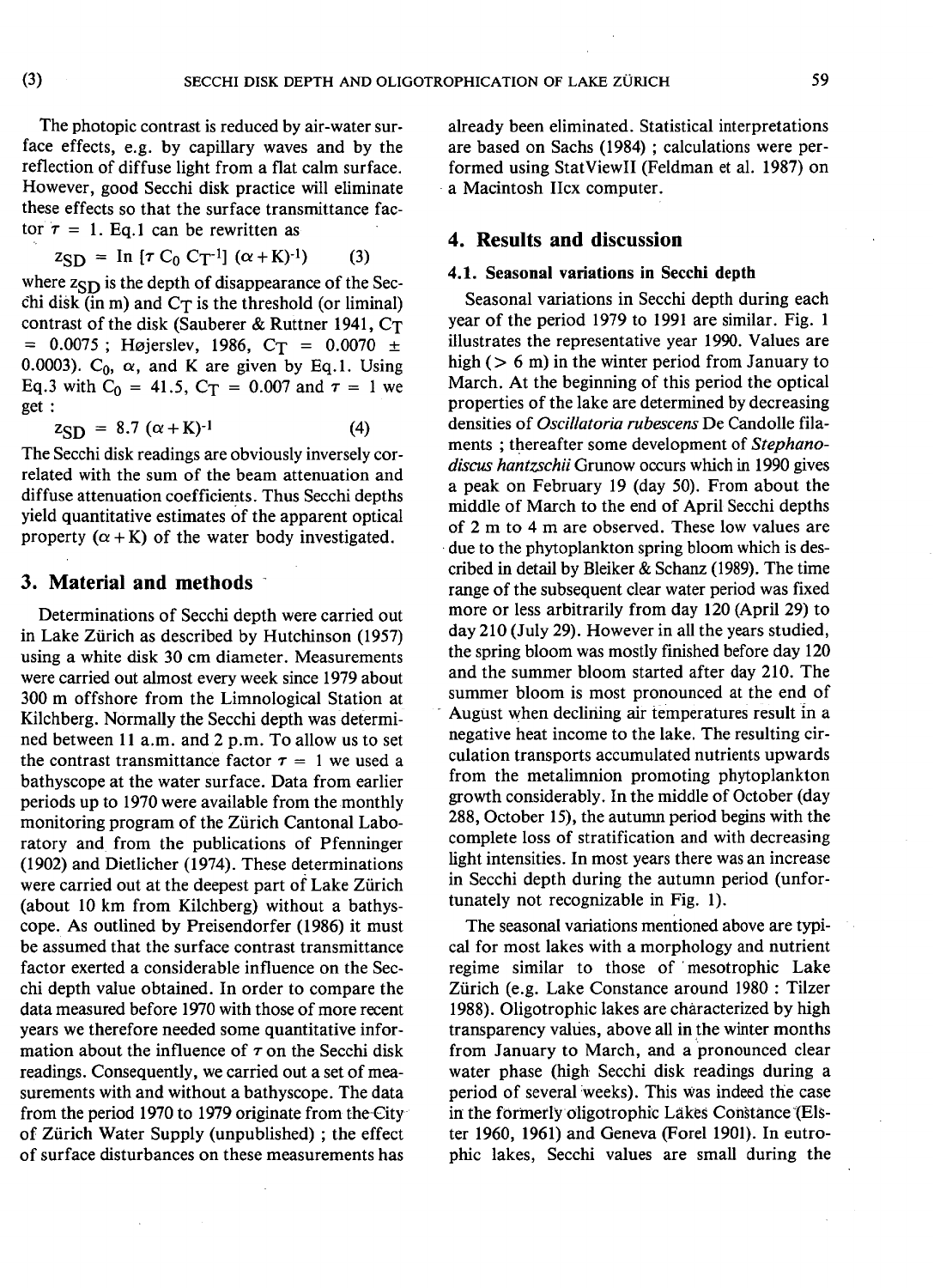

**Fig. 1. Seasonal variations in Secchi depth in Lake Zurich during 1990. Fig. 1. Variations saisonnières de la profondeur de Secchi dans le lac de Zurich en 1990.** 

autumn and winter periods and the clear water phase is short (several days according to Wetzel 1983) ; sometimes a second summer maximum is recognizable (Sommer 1986). Secchi disk measurements in hypertrophic lakes are in general very small (0.5 to 2 m) and show little variation (Kim & Travers 1963, Klôti 1988).

## 4.2. Influence of the surface contrast transmittance factor on Secchi depth

The Secchi data material from Lake Zürich have to be separated into (1) the data measured before 1970, in which surface effects were not accounted for, and (2) the data taken after 1970 with more or less complete elimination of surface influences. For the purposes of comparison, some knowledge about the quantitative effect of the surface constrast transmittance factor  $(\tau)$  in Equ. 3) on Secchi disk readings in needed. In the period 1980 to 1982, we conducted two simultaneous transparency measurements : one with the bathyscope and the second without it. According to Eq. 3 the difference between the two values is due to  $\tau$ . A preliminary survey of the data material showed that two relationships exist between the data derived from the two measurement procedures : 1) Fig. 2A, data in the range 1 to 7 meters ; 2) Fig. 2B, data in the range 7 to 16 meters. The regression line in Fig. 2A implies that the transparency values determined without a bathyscope are in the mean 5 % lower than those determined

with a bathyscope. However the calculated slope of 1.05 does not differ significantly from 1 (95 % confidence limits : 0.995 and 1.107). We can therefore conclude that the influence of  $\tau$  on determinations of Secchi depths within the range 1-7 meters is negligible. The regression line in Fig. 2B indicates a mean difference of 13 % between Secchi disk readings with and without a bathyscope (95 % confidence limits : 1.019 to 1.235). It is also obvious from Fig. 2B that the amount of scatter increases with increasing Secchi depth: This might be due to the large amount of variation in the surface contrast transmittance factor. Secchi depth determinations exceeding 13 m should therefore not be used without special care.

#### 4.3. Monthly mean comparisons of the three periods 1897-1900, 1955-1964 and 1981-1990

The results of the calculations are presented in Fig. 3. Comparing the monthly means of the periods 1897 to 1900 with those of 1955 to 1964, no significant differences could be found. However all monthly means of the period 1981 to 1990 were higher than those of the period 1955 to 1964. These results are particularly pronounced in the winter period (January to March), in the clear water phase (May and June) and in autumn (October to December). It might be supposed that these changes are a result of the external restoration measures. In this context we should remember that many successes in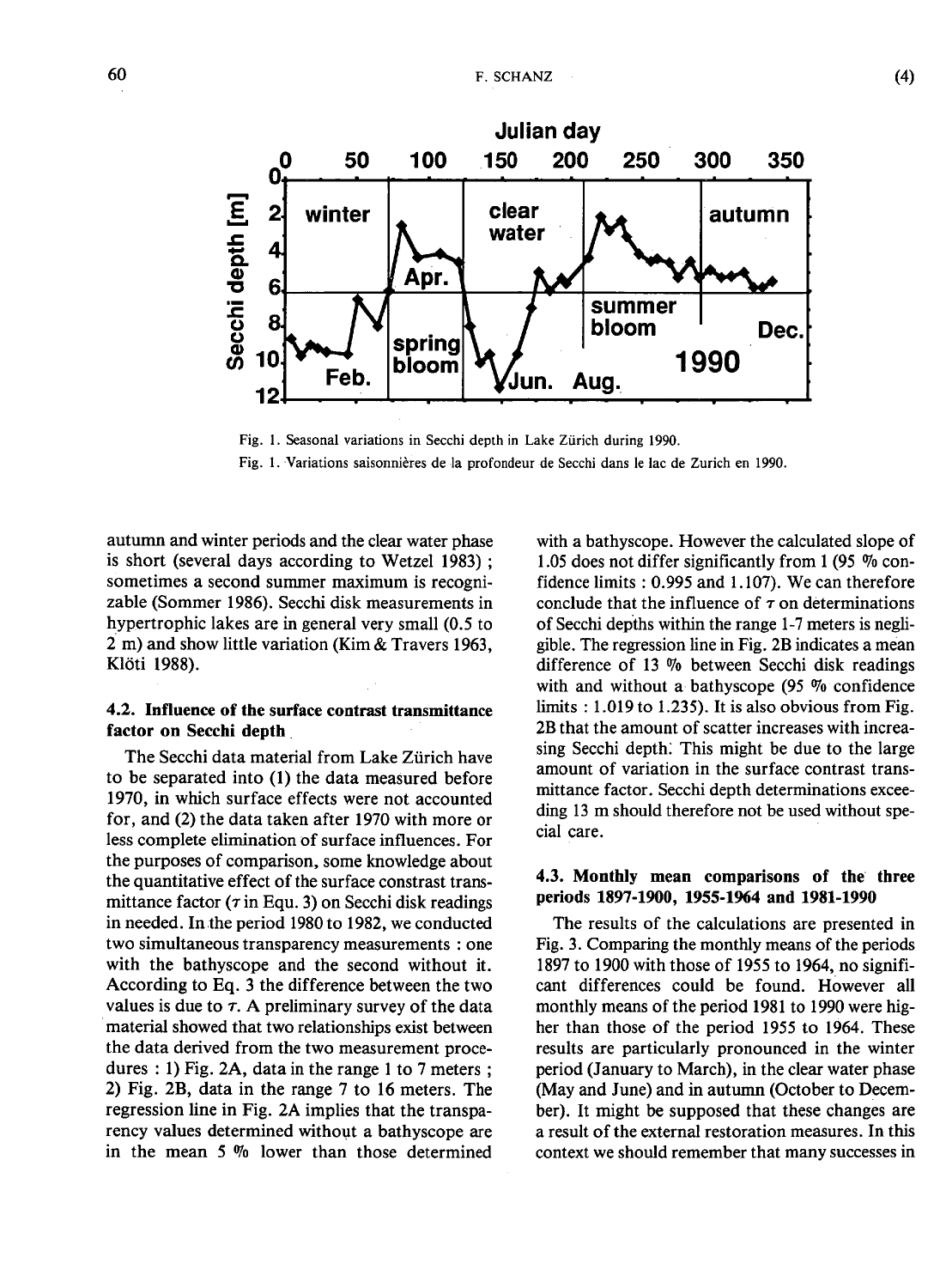



**Secchi depth [m] without bathyscope** 

- **Fig. 2. Comparison of Secchi depths measured with and without a bathyscope. A : Low values (1-7 m, measurements with bathyscope). B : High values (7-16 m, measurements with bathyscope). Equation of regression line (y = Secchi depth**  with bathyscope,  $x =$  Secchi depth without bathyscope) and **square of correlation coefficient (r<sup>1</sup> ) (= coefficient of determination).**
- **Fig. 2. Comparaison des profondeurs de Secchi mesurées avec ou sans bathyscope. A : Petites valeurs (1-7 m, mesurées avec bathyscope). B : Grandes valeurs (7-16 m, mesurées avec bathyscope). Equation de la ligne de régression (y = profondeurs de Secchi avec bathyscope, x = profondeurs de Secchi sans bathyscope) et le carré du coefficient de corrélation (r<sup>2</sup> ).**

lake restoration by biomanipulation show that transparency changes can occur without any alteration in the nutrient regime (Shapiro & Wright 1984). Therefore special investigations are needed to look for such biological effects. An additional problem is the fact that the monthly means over a ten year period represent a considerable simplification of the real situation : the periodicity in the Secchi disk depth (presented for 1990 in section 4.1) differ between years (Schanz 1982) depending on weather conditions. Each Secchi disk reading includes specific information which is lost by calculating monthly means over several years.

## 4.4. Influence of *Oscillatoria rubescens on* Secchi disk depth in autumn and winter (1972 to 1992)

Based on phytoplankton counts over the period extending from day 300 (Oct.28) to day 50 (Feb. 19) of the following year and on the corresponding Secchi disk data, we found no relationship between species abundance and Secchi depth except in the case of *Oscillatoria rubescens* (Fig. 4) : Secchi depth was found to decrease with increasing *O. rubescens* biomass (N = 34, P < 0.0001).

*O. rubescens* has been found in many Swiss lakes with various different nutient loadings (Lakes Lucerne, Thoune, Lugano, Mauen ; Zimmermann 1969) but the species seems to occur at high densities only in eutrophic lakes (Findenegg 1973). Pelletier (1968) was of the opinion that *O. rubescens*  developed in almost all perialpine lakes, but was probably in some lakes so scarce (e.g. in Lake Geneva) that the algologists overlooked it. The abundance of *O. rubescens* can altérate in two subsequent years without any changes in the trophic state of that lake (Findenegg 1973). The relationship between the development of *O. rubescens* and the trophic state of lake is not yet understood. Since this alga dominates Secchi depth determinations in the autumnwinter period in Lake Zürich (Fig. 4), we were neither able to make any useful comparisons nor to look for trends in the trophic state from 1979 up to the present.

#### 4.5. Influences of the restoration measures on the clear water phase

As mentioned above, the clear water phase is arbitrary fixed as the period from day 120 (April 29) to day 210 (July 29). It starts at the end of the phytoplankton spring bloom when zooplankton activity is very high and the concentrations of some nutrients are below their detection limits. At this time of year, Secchi depths usually increase from about 2 meters to more than 8 meters (in several days) as a consequence of the rapidly decreasing phytoplankton density. It can be assumed that some of the nutrients fixed by the phytoplankton organisms are fully mineralized in the euphotic zone and that the nutrients released are available to autotrophic species (Golterman 1984), but these nutrients seem not to be enough to support fast algal growth. In this situation, nutrients brought into the lake by rivers, streams (above all after thunderstorms) and the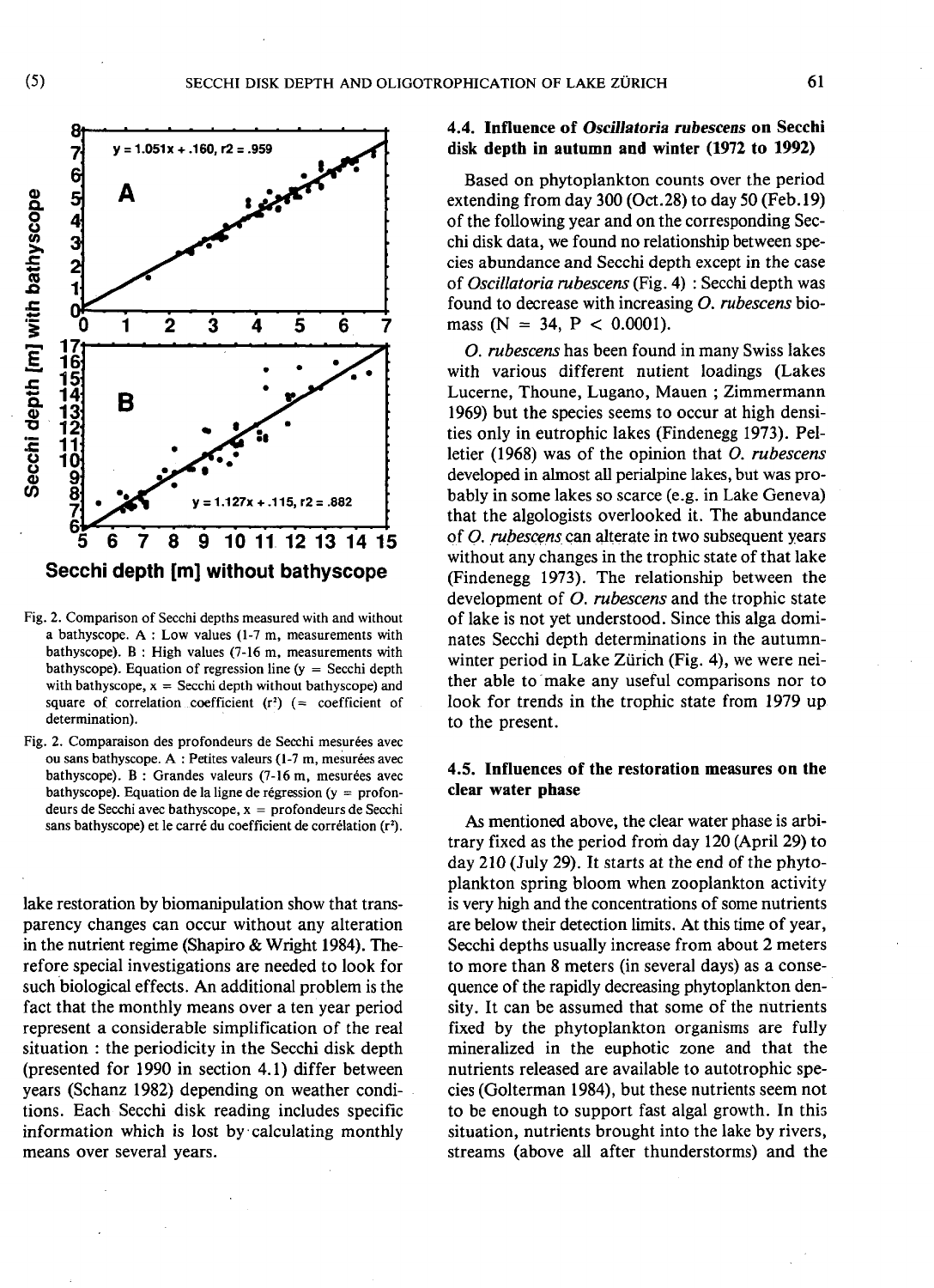



**Fig. 3. Variations mensuelles de la profondeur de Secchi pendant les trois périodes suivantes : 1897 à 1900, 1955 à 1965 et 1981 à 1990. Les percentiles de 10, 25, 50 75 et 90 % sont figurés par des traits horizontaux échelonnés des basses aux fortes valeurs de Secchi.** 

effluents of sewage treatment plants are of high importance for a more or less rapid increase in phytoplankton density. It can be assumed that the rate of biomass recovery  $($  = daily increase of phytoplankton density, in Lake Zurich characterizable by the daily decrease in Secchi depth) depends on the amount of incoming nutrients. Thus a fast biomass recovery was expected in Lake **Zurich** during the period of high eutrophication (before 1970) and a marked prolongation should be found as a response to the reduced nutrient input after 1970. Taking into account all plankton investigations there is no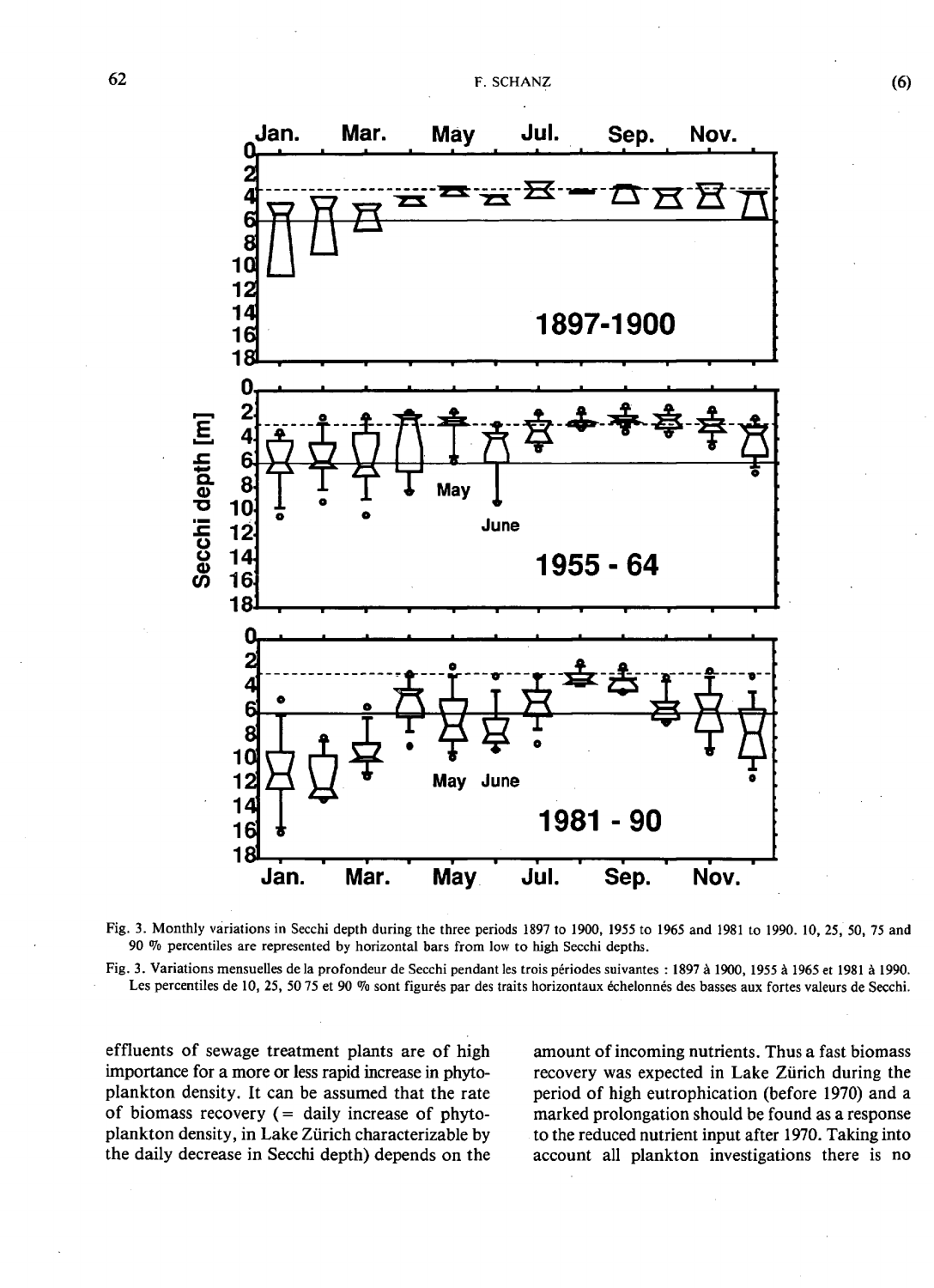

- **Fig. 4. Influence of** *Oscillatoria rubescens* **biomass (mean 0 -10 m depth) on Secchi depths in the period from day 300 (October 27) to day 50 of the following year (February 19). Total filament length (mm/ml) = Total counts of filaments (N/ml) x mean filament length (mm/N). Period 1972 to 1992 data**  from the City of Zürich Water Supply. Equation of regres $sion line (y = Secchi depth, x = total filament length per)$ **unit volume, c = conversion factor, 1 ml m/mm) and square of correlation coefficient (r¡ ).**
- **Fig. 4. Influence de la biomasse** *d'Oscillatora rubescens* **(moyenne de la couche de 0 à 10 m de profondeur) sur la profondeur de Secchi pendant la période du jour 300 (27 octobre) jusqu'au jour 50 de l'année suivante (19 février). Longueur totale des**  filaments (mm/ml) = nombre total des filaments  $(N/ml) \times$ **longueur moyenne des filaments (mm/N). Les données de la période 1972 à 1992 proviennent du Service des Eaux de Zurich. Equation de la ligne de régression y = profondeur de Secchi, x = longueur totale des filaments par unité de volume, c = facteur de conversion, 1 ml m/mm et r<sup>2</sup> = carré du coefficient de corrélation.**



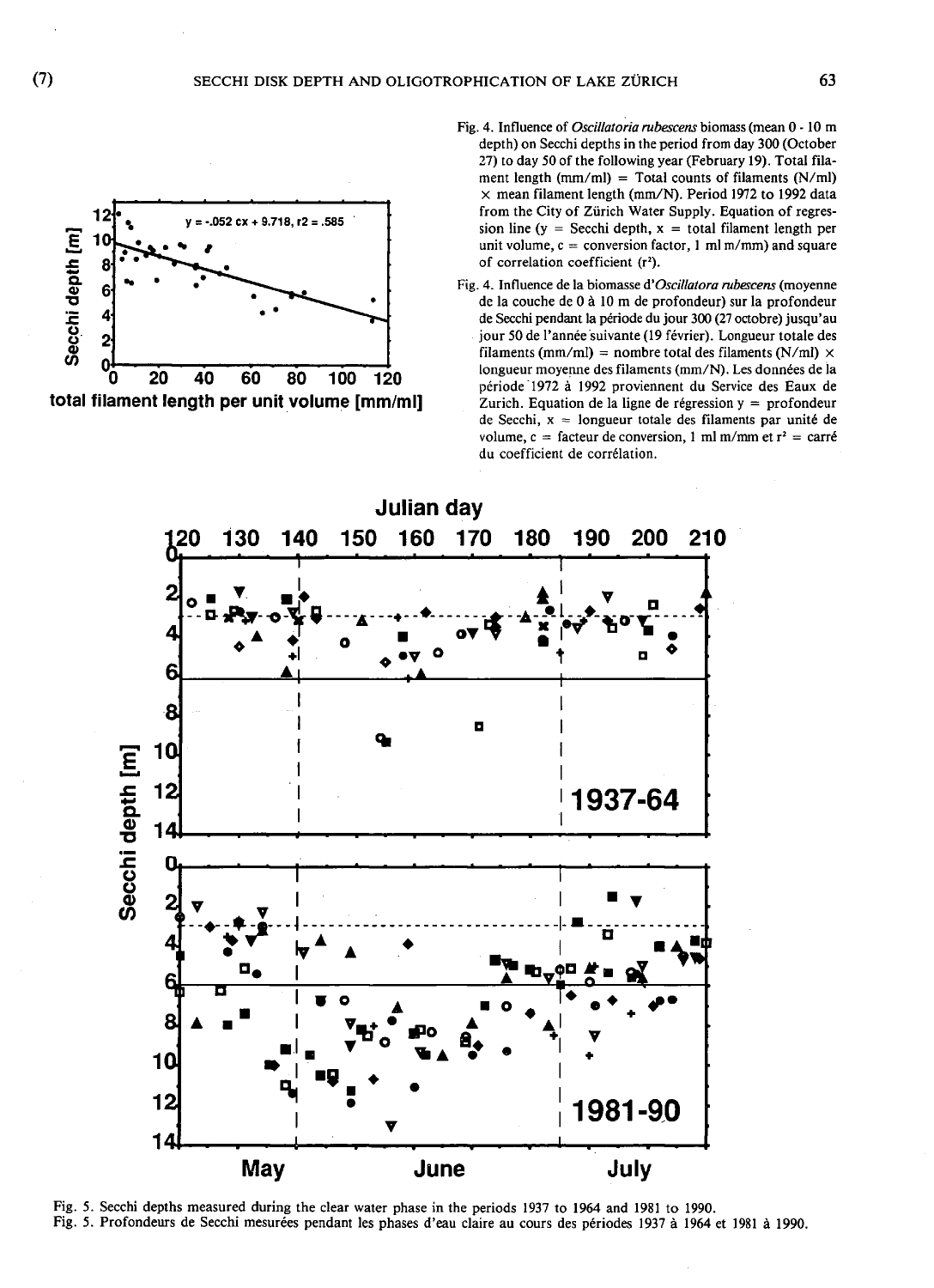indication of any changes in the species composition of the phytoplankton during the past 50 years in the clear water phase.

Comparing all Secchi depth data obtained during the clear water phase from 1955 to 1964 ( $N = 30$ ) with those from 1981 to 1990 ( $N = 96$ ) we noticed a significant difference in the means ( $DF = 224$ , tvalue =  $-5.598$ , P < 0.0001 :  $x_{55-64} = 3.7$ , s =  $1.9$ ;  $x_{81-90} = 6.7$ , s = 2.7). However, nothing can be said about the duration of the clear water phase. A second statistical investigation included all Secchi disk readings available from 1937 to 1964 in order to have more data from the most eutrophic period of Lake Zurich. These data are presented in Fig. 5 which the time axis subdivided into three sections : (1) early, day 120 to 140 ; (2) middle, day 140 to 185 and (3) late, day 185 to 210. In the period from 1937 to 1964 there is no difference between the sections (one-factor ANOVA,  $N = 60$ , F-test = 2.115,  $P = 0.13$ . Only three readings point to the existence of a clear water phase. However, it can be supposed that in that period, clear water phases did appear every year, but they were so short that they could not be observed by the monthly samplings. In the period from 1981 to 1990 the three sections differ significantly from each other (one-factor ANOVA,  $N = 108$ , F-test = 16.72, P < 0.0001). Obviously, in most of the years, the highest Secchi values were determined between day 140 (May 20) and day 185 (July 4). Further there is also a significant difference between the values obtained during the period 1937 to 1964 and those obtained from 1981 to 1990 (two-factor AVONA,  $N = 170$ , F-test  $= 58.64$ ,  $P < 0.0001$ ). As mentioned above, a statistically significant increase in Secchi depth in the clear water phase is found when comparing periods before and after 1970. The three time sections early (from day 120 to day 140), middle (140-185) and late (185-210) differ considerably in the period 1981-1990 but not in the period before 1970. It is recognizable in Fig. 5 that there were only a few values lying below 6 meters in the middle section of the period 1981-1990. We therefore conclude that the clear water phase was much longer then than it was the period before 1970.

#### **Acknowledgments**

**I thank Dr. David M. Livingstone for correcting the English text. Plankton count data were made available by the City of Zurich Water Supply (Dr. h.c. Maarten Schalekamp, Dr. Ulrich**  **Zimmermann). Bernhard Guggenbühl, Hans-Peter Rauber, Hans-**Peter Mächler and Angela Mechsner helped in the field.

#### **References**

- **Bleiker W. & Schanz F. 1989. Influence of environmental factors on the phytoplankton spring bloom in Lake Zurich.**  *Aquat. Sci.,* **51 : 47-58.**
- **Dietlicher K. 1974. Die Wassergiite des Zurich und Walen**ses - Versuch einer Darstellung. Gas, Wasser, Abwasser, 12 : **553-592.**
- **Elster H.J. 1960. Der Bodensee als Organismus und die Verànderungen seines Stoffwechsels in den letzten Jahrzehnten.**  *Gas-, Wasserfach,* **101 : 171-180.**
- **Elster J.H. 1961. Einige Beobachtungen iiber die Sichttiefe im Bodensee (Ober- und Untersee) wàhrend der Jahre 1932 bis 1935.** *Int. Rev. Ges. Hydrobiol.,* **46 : 43-50.**
- **Feldmann D.S., Gagnon J., Hofmann R. & Simpson J. 1987.**  *— StatView II.* **Abacus Concepts, Berkeley : 247 p.**
- **Findenegg I. 1973. Vorkommen und biologisches Verhalten der Blaualge** *Oscillaloria rubescens* **D.C. in den osterreichischen Alpenseen.** *Carinthia* **II, 163 : 317-330.**
- **Forel F.-A. 1895. —** *Le Léman.* **F. Rouge, Lausanne, Vol. 2 : 651 p.**
- **Forel F.-A. 1901. —** *Handbuch der Seenkunde.* **J. Engelhorn, Stuttgart : 249 p.**
- **Golterman H.L. 1984. Sediments, modifying and equilibrating factors in the chemistry of freshwater.** *Verb. Internat. Verein. Limnol., 22* **: 23-59.**
- **Hutchinson E.G. 1957. —** *A treatise on limnology.* **John Wiley & Sons, Inc., New York, Vol. 1 : 1015 p.**
- **Hejerslev N.K. 1986. Visibility of the sea with special reference to the Secchi disk.** *Proc. Soc. Photo-Opt. Instr. Eng.,*  **637 : 1-37.**
- **Kim K.T. & Travers M. 1983. La transparence et la charge sestonique de l'étang de Berre (côte méditerranéenne française).** *Hydrobiologia,* **107 : 75-95.**
- **Klôti P. 1988. —***Experimentelleund theoretische Untersuchungen zur Sanierung des Waldweihers und des Gattikerweihers in Thalwil (ZH).* **Ph. D. thesis, University of Zurich, 84 p.**
- **Pelletier J. 1968. Première colonisation du Léman par** *Oscillatoria rubescens* **D.C.** *Rev. Algol., 2 :* **186-192.**
- **Pfenninger A. 1902. —***Beitrage zur Biologie des Zürichsees.* **Ph.**  D. thesis University of Zürich, 61 p.
- **Preisendorfer R.W. 1984. —** *Eyeball optics of natural waters : Secchi disk sciences.* **NOAA Technical Memorandum ERL PMEL-67 : 90 p.**
- **Preisendorfer R.W. 1986. Secchi disk science : Visual optics of natural waters.** *Limnol. Oceanogr.,* **31 : 909-926.**
- **Sachs L. 1984. —** *Angewande Statistik.* **Springer-Verlag, Heidelberg : 552 p.**
- **Sauberer F. & Ruttner F. 1941. —** *Die Strahlungsverhaltnisse der Binnengewàsser.* **Akad. Verlagsgesellschaft, Leipzig : 240 p.**
- Schanz F. 1982. Light conditions in Lake Zürich 1979-1981. **Part I : Secchi disk transparency.** *Vierteljahrsschr. Naturforsch. Ges. Zurich,* **127 : 357-367.**
- **Schanz F. & Thomas E.A. 1980. Die Durchsichtigkeit des Zürichseewassers von 1897 bis 1980.** *Vierteljahrsschr. Naturforsch. Ges. Zurich,* **125 : 239-248.**